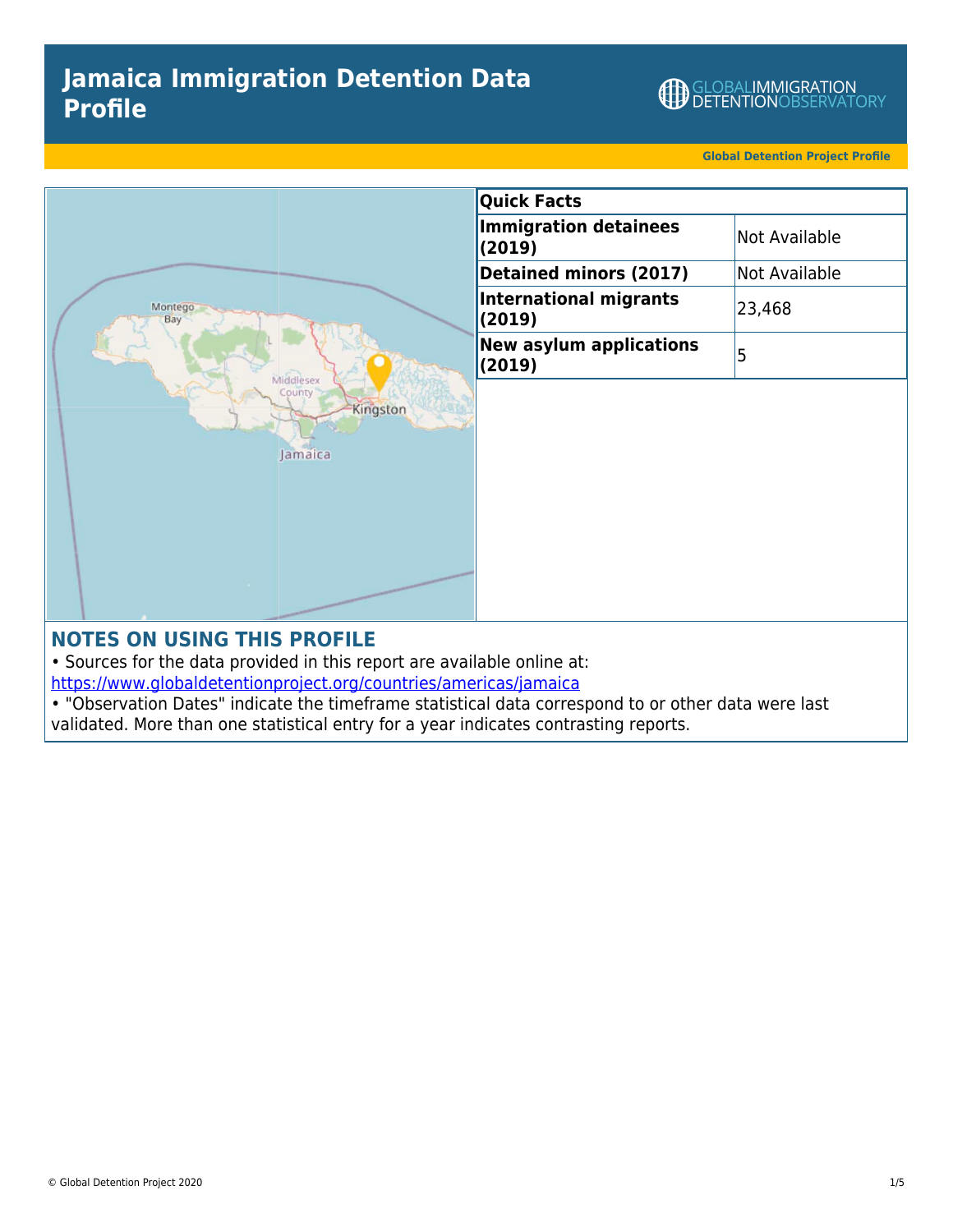## **STATISTICS**

#### **Detention, expulsion, and incarceration statistics**

|                                                            |               | <b>Observation Date</b> |                                           |               | <b>Observation Date</b> |
|------------------------------------------------------------|---------------|-------------------------|-------------------------------------------|---------------|-------------------------|
| <b>Total number of</b><br>immigration detainees<br>by year | Not Available | 2019                    | <b>Total number of</b>                    | Not Available | 2017                    |
|                                                            |               |                         | detained minors                           |               |                         |
| <b>Criminal prison</b><br>population                       | 3,866         | 2016                    | <b>Percentage of foreign</b><br>prisoners | 1.1           | 2016                    |
|                                                            | 4.201         | 2013                    |                                           | 1.5           | 2013                    |
| <b>Prison population rate</b>                              | 138           | 2016                    |                                           |               |                         |
| (per 100,000 of national<br>population)                    | 152           | 2013                    |                                           |               |                         |

### **Demographics and immigration-related statistics**

|                                                                       |           | <b>Observation Date</b> |                                                   |              | <b>Observation Date</b> |
|-----------------------------------------------------------------------|-----------|-------------------------|---------------------------------------------------|--------------|-------------------------|
| <b>Population</b>                                                     | 3,000,000 | 2020                    | <b>International migrants</b>                     | 23,468       | 2019                    |
|                                                                       | 2,793,000 | 2015                    |                                                   | 23,200       | 2015                    |
| <b>International migrants</b><br>as a percentage of the<br>population | 0.8       | 2015                    |                                                   | 15           | 2018                    |
|                                                                       |           |                         | <b>Refugees</b>                                   | 8            | 2016                    |
|                                                                       |           |                         |                                                   | 12           | 2015                    |
|                                                                       |           |                         |                                                   | 22           | 2014                    |
| Ratio of refugees per<br>1000 inhabitants                             | 0.01      | 2016                    |                                                   | 5            | 2019                    |
|                                                                       |           |                         | <b>Total number of new</b><br>asylum applications | 17           | 2016                    |
|                                                                       |           |                         |                                                   | $\mathbf{1}$ | 2013                    |
| <b>Refugee recognition</b><br>rate                                    | 100       | 2014                    |                                                   |              |                         |
|                                                                       |           |                         |                                                   |              |                         |

| <b>DOMESTIC LAW</b>    |             |                         |  |  |
|------------------------|-------------|-------------------------|--|--|
| <b>LEGAL TRADITION</b> |             |                         |  |  |
| <b>Legal tradition</b> | <b>Name</b> | <b>Observation Date</b> |  |  |
|                        | Common law  | 2017                    |  |  |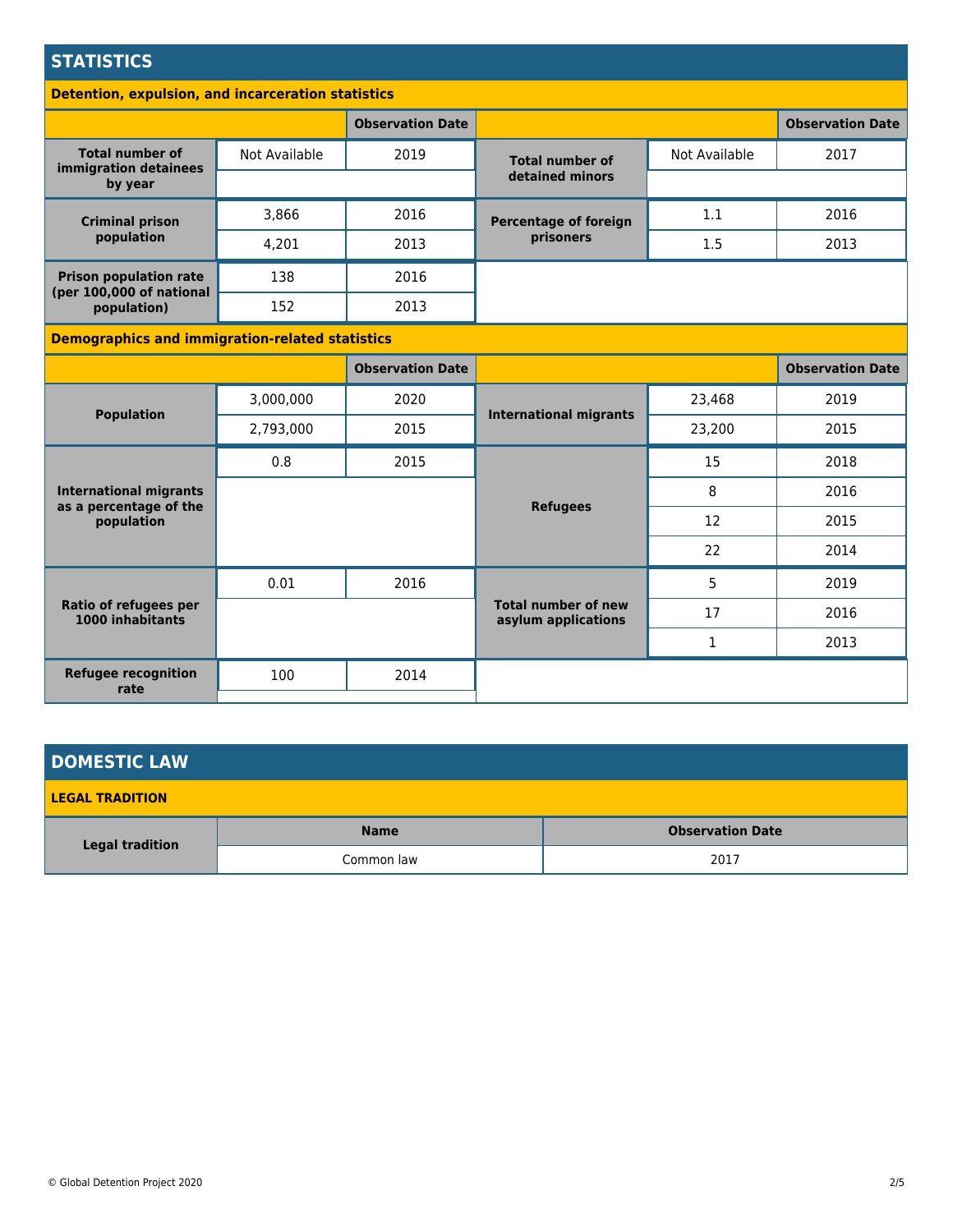|                      | <b>Update Status</b>                                                                                                                                                                                                                                                                                                                                                                                                                                                                                                                                                                                                                                                                                                                                                                                                                                                                                                                                                                                                                                                                                                                                                                                                                                                                                                                                                                                                                                                                                                                                                                                                                                                                                                                                                                                                                                                                                                                                                                                                                                                                                                                                                                                                                                                                                                                                                                                                                                                                                                                                                                                                                                                                                                                                                                                                                                                                                                                                                                                                                                                                                                                                                                                                                                                                                                                                                                                                                                                                                                                                                                                                                                                                                                                                                                                                                                                                                                                                                                                                                                                                                                                                                                                                                                                                                                                                                                                                                                                                                                                                                                                                                                                                                                                                                                                                                                                                                                                                                                   | <b>Observation</b><br><b>Date</b> |
|----------------------|----------------------------------------------------------------------------------------------------------------------------------------------------------------------------------------------------------------------------------------------------------------------------------------------------------------------------------------------------------------------------------------------------------------------------------------------------------------------------------------------------------------------------------------------------------------------------------------------------------------------------------------------------------------------------------------------------------------------------------------------------------------------------------------------------------------------------------------------------------------------------------------------------------------------------------------------------------------------------------------------------------------------------------------------------------------------------------------------------------------------------------------------------------------------------------------------------------------------------------------------------------------------------------------------------------------------------------------------------------------------------------------------------------------------------------------------------------------------------------------------------------------------------------------------------------------------------------------------------------------------------------------------------------------------------------------------------------------------------------------------------------------------------------------------------------------------------------------------------------------------------------------------------------------------------------------------------------------------------------------------------------------------------------------------------------------------------------------------------------------------------------------------------------------------------------------------------------------------------------------------------------------------------------------------------------------------------------------------------------------------------------------------------------------------------------------------------------------------------------------------------------------------------------------------------------------------------------------------------------------------------------------------------------------------------------------------------------------------------------------------------------------------------------------------------------------------------------------------------------------------------------------------------------------------------------------------------------------------------------------------------------------------------------------------------------------------------------------------------------------------------------------------------------------------------------------------------------------------------------------------------------------------------------------------------------------------------------------------------------------------------------------------------------------------------------------------------------------------------------------------------------------------------------------------------------------------------------------------------------------------------------------------------------------------------------------------------------------------------------------------------------------------------------------------------------------------------------------------------------------------------------------------------------------------------------------------------------------------------------------------------------------------------------------------------------------------------------------------------------------------------------------------------------------------------------------------------------------------------------------------------------------------------------------------------------------------------------------------------------------------------------------------------------------------------------------------------------------------------------------------------------------------------------------------------------------------------------------------------------------------------------------------------------------------------------------------------------------------------------------------------------------------------------------------------------------------------------------------------------------------------------------------------------------------------------------------------------------------------------------|-----------------------------------|
| <b>Latest Update</b> | Jamaica successfully avoided a large COVID-19 outbreak during the initial months of the pandemic.<br>However, since late August 2020, the numbers of confirmed infections have surged, increasing the<br>total number of cases to nearly 8,000 by October 2020. The government announced emergency<br>measures in September, including curfews and limits to the size of public gatherings. There does<br>not appear to have been any particular measures taken with respect to migrants or asylum seekers<br>in Jamaica. Although Jamaica is a party to the 1951 UN Refugee Convention, it does not have<br>corresponding asylum legislation and there are no official mechanisms in place to assist in the<br>identification of asylum seekers. In 2019, Jamaica only received 5 applications for international<br>protection, according to UNHCR. And although the refugee agency reported that there were no<br>refugees in Jamaica that year, there were 121 displaced Venezuelans in the country. The UN<br>Department of Economic and Social Affairs (UNDESA) reported that in 2019, there were 23,468<br>international migrants in Jamaica. The government has been slow to implement protective<br>measures in prisons. As of 31 August, the government was still refusing to release low-risk<br>detainees in high-density prisons to curb the virus' spread. In addition, authorities do not make it<br>compulsory for people within penal institutions to wear face masks. The director of the prisoner<br>rights group "Stand Up For Jamaica" expressed concern that scores of inmates may be vulnerable<br>to the spread of the virus, citing the country's long-standing problem of overcrowding in prisons.<br>Gullotta has called for the government to release low-risk prisoners, especially juvenile offenders<br>who have not seen their relatives in months and are prone to psychological problems. Gullotta said<br>that her "major concern was, in a place like prisons, where people are packed up and in a<br>permanently overcrowded environment, the fact that people can enter means a huge risk for all of<br>them." The government's decision to not impose the wearing of face masks within penal<br>institutions was defended by Minister Matthew Samuda who said that "mask wearing is only<br>imposed on all those who work in the facilities because it's the people who work within the facilities<br>who could have brought it in." Yet, on 31 August, four detainees tested positive at the Horizon<br>penitentiary in Kingston. The detainees were placed in isolation and the facility suspended the<br>admission of any new detainees. Two other detainees then tested positive for the virus on 22<br>September at the Tower Street prison, another Kingston prison. Although the GDP has been unable<br>to find any information about protections provided to immigration detainees in Jamaica, there are<br>long-standing concerns that the country does not provide appropriate conditions of detention for<br>people in immigration procedures. In 2017, the UN Committee on Migrant workers issued a series of<br>recommendations in its "concluding observations" during the periodic review of Jamaica. The<br>committee stated: "The Committee recommends that the State party ensure that its national laws,<br>policies and practices adequately respect the right to liberty and the prohibition of arbitrary<br>detention of migrant workers and members of their families, and in particular that it: (a) Amend the<br>Aliens Act to include, as a priority response to irregular migration, alternatives to detention for<br>migration-related administrative infractions and measures to ensure that detention is used only as<br>an exceptional measure of last resort, in line with the Committee's general comment No. 2 (2013)<br>on the rights of migrant workers in an irregular situation and members of their families; (b) Ensure<br>due process in all detention procedures within the State party's jurisdiction, including in<br>international waters; (c) Ensure that family members and children are not detained on the basis of<br>their immigration status or, in the case of children, their parents' status and adopt alternatives to<br>detention that allow children to remain with family members and/or guardians; (d) Decriminalize<br>irregular migration and ensure that migrant workers and members of their families have access to<br>legal aid, effective remedies, justice and consular services, and that the guarantees enshrined in<br>the Convention are upheld, in full compliance with articles 16 and 17 of the Convention; (e) Provide<br>information on the number of migrant workers arrested, detained and expelled for immigration-<br>related infractions, the reasons for their detention and expulsion and their detention conditions,<br>including the length of detention." | 2020                              |

# **INTERNATIONAL LAW**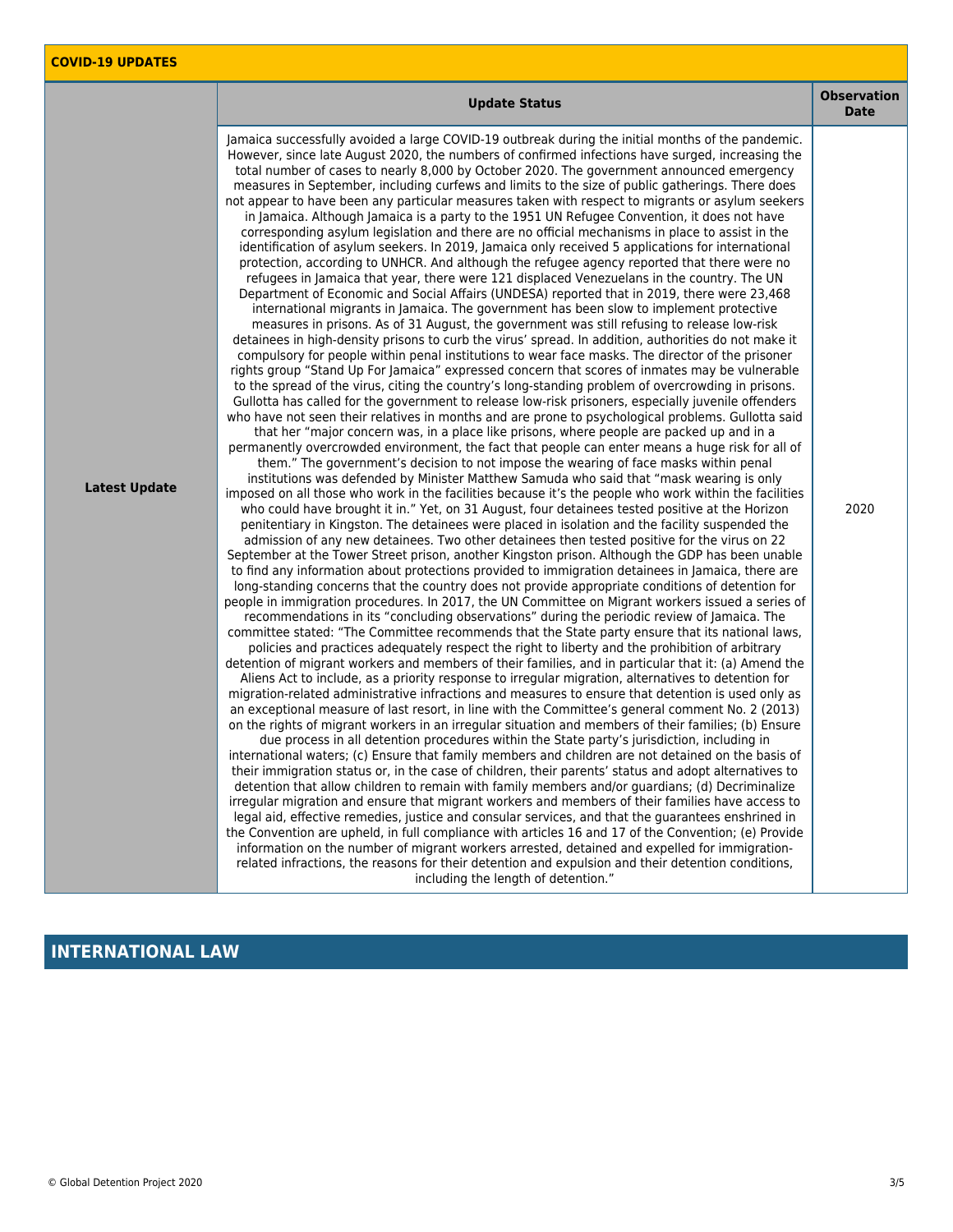| <b>Relevant international treaties and date of ratification</b> |                                                                                                           |                                                                                                                                                                                                                                                                                                                                                                                                                                                                                                                                                                                                                                                                                                                                                                                                                                                                                                                                                                                                                                                                                                                                                                                                                                                                                                                                                                                                                                                                                                                                                                                                                                                                                                                      |                                                                                          |                               |  |
|-----------------------------------------------------------------|-----------------------------------------------------------------------------------------------------------|----------------------------------------------------------------------------------------------------------------------------------------------------------------------------------------------------------------------------------------------------------------------------------------------------------------------------------------------------------------------------------------------------------------------------------------------------------------------------------------------------------------------------------------------------------------------------------------------------------------------------------------------------------------------------------------------------------------------------------------------------------------------------------------------------------------------------------------------------------------------------------------------------------------------------------------------------------------------------------------------------------------------------------------------------------------------------------------------------------------------------------------------------------------------------------------------------------------------------------------------------------------------------------------------------------------------------------------------------------------------------------------------------------------------------------------------------------------------------------------------------------------------------------------------------------------------------------------------------------------------------------------------------------------------------------------------------------------------|------------------------------------------------------------------------------------------|-------------------------------|--|
|                                                                 |                                                                                                           | <b>Name</b>                                                                                                                                                                                                                                                                                                                                                                                                                                                                                                                                                                                                                                                                                                                                                                                                                                                                                                                                                                                                                                                                                                                                                                                                                                                                                                                                                                                                                                                                                                                                                                                                                                                                                                          |                                                                                          | <b>Ratification Year</b>      |  |
|                                                                 | ICRMW, International Convention on the Protection of the Rights of All Migrant Workers and                | 2008                                                                                                                                                                                                                                                                                                                                                                                                                                                                                                                                                                                                                                                                                                                                                                                                                                                                                                                                                                                                                                                                                                                                                                                                                                                                                                                                                                                                                                                                                                                                                                                                                                                                                                                 |                                                                                          |                               |  |
|                                                                 |                                                                                                           | CRPD, Convention on the Rights of Persons with Disabilities                                                                                                                                                                                                                                                                                                                                                                                                                                                                                                                                                                                                                                                                                                                                                                                                                                                                                                                                                                                                                                                                                                                                                                                                                                                                                                                                                                                                                                                                                                                                                                                                                                                          | 2007                                                                                     |                               |  |
|                                                                 |                                                                                                           | CTOCSP, Protocol against the Smuggling of Migrants by Land, Sea and Air, supplementing the<br>United Nations Convention against Transnational Organized Crime                                                                                                                                                                                                                                                                                                                                                                                                                                                                                                                                                                                                                                                                                                                                                                                                                                                                                                                                                                                                                                                                                                                                                                                                                                                                                                                                                                                                                                                                                                                                                        | 2003                                                                                     |                               |  |
|                                                                 | CTOCTP, Protocol to Prevent, Suppress and Punish Trafficking in Persons, Especially Women<br>and Children |                                                                                                                                                                                                                                                                                                                                                                                                                                                                                                                                                                                                                                                                                                                                                                                                                                                                                                                                                                                                                                                                                                                                                                                                                                                                                                                                                                                                                                                                                                                                                                                                                                                                                                                      |                                                                                          | 2003                          |  |
| <b>International treaties</b>                                   | CRC, Convention on the Rights of the Child                                                                |                                                                                                                                                                                                                                                                                                                                                                                                                                                                                                                                                                                                                                                                                                                                                                                                                                                                                                                                                                                                                                                                                                                                                                                                                                                                                                                                                                                                                                                                                                                                                                                                                                                                                                                      |                                                                                          | 1991                          |  |
|                                                                 |                                                                                                           | CEDAW, Convention on the Elimination of All Forms of Discrimination against Women                                                                                                                                                                                                                                                                                                                                                                                                                                                                                                                                                                                                                                                                                                                                                                                                                                                                                                                                                                                                                                                                                                                                                                                                                                                                                                                                                                                                                                                                                                                                                                                                                                    |                                                                                          | 1984                          |  |
|                                                                 |                                                                                                           | PCRSR, Protocol to the Geneva Convention Relating to the Status of Refugees                                                                                                                                                                                                                                                                                                                                                                                                                                                                                                                                                                                                                                                                                                                                                                                                                                                                                                                                                                                                                                                                                                                                                                                                                                                                                                                                                                                                                                                                                                                                                                                                                                          |                                                                                          | 1980                          |  |
|                                                                 |                                                                                                           | VCCR, Vienna Convention on Consular Relations                                                                                                                                                                                                                                                                                                                                                                                                                                                                                                                                                                                                                                                                                                                                                                                                                                                                                                                                                                                                                                                                                                                                                                                                                                                                                                                                                                                                                                                                                                                                                                                                                                                                        |                                                                                          | 1976                          |  |
|                                                                 |                                                                                                           | ICCPR, International Covenant on Civil and Political Rights                                                                                                                                                                                                                                                                                                                                                                                                                                                                                                                                                                                                                                                                                                                                                                                                                                                                                                                                                                                                                                                                                                                                                                                                                                                                                                                                                                                                                                                                                                                                                                                                                                                          |                                                                                          | 1975                          |  |
|                                                                 |                                                                                                           | <b>ICESCR, International Covenant on Economic, Social and Cultural Rights</b>                                                                                                                                                                                                                                                                                                                                                                                                                                                                                                                                                                                                                                                                                                                                                                                                                                                                                                                                                                                                                                                                                                                                                                                                                                                                                                                                                                                                                                                                                                                                                                                                                                        |                                                                                          | 1975                          |  |
|                                                                 |                                                                                                           |                                                                                                                                                                                                                                                                                                                                                                                                                                                                                                                                                                                                                                                                                                                                                                                                                                                                                                                                                                                                                                                                                                                                                                                                                                                                                                                                                                                                                                                                                                                                                                                                                                                                                                                      | ICERD, International Convention on the Elimination of All Forms of Racial Discrimination | 1971                          |  |
|                                                                 |                                                                                                           | CRSR, Geneva Convention Relating to the Status of Refugees                                                                                                                                                                                                                                                                                                                                                                                                                                                                                                                                                                                                                                                                                                                                                                                                                                                                                                                                                                                                                                                                                                                                                                                                                                                                                                                                                                                                                                                                                                                                                                                                                                                           |                                                                                          | 1964                          |  |
| <b>Ratio of relevant</b><br>international treaties<br>ratified  |                                                                                                           |                                                                                                                                                                                                                                                                                                                                                                                                                                                                                                                                                                                                                                                                                                                                                                                                                                                                                                                                                                                                                                                                                                                                                                                                                                                                                                                                                                                                                                                                                                                                                                                                                                                                                                                      | 12/19                                                                                    |                               |  |
| <b>Relevant international treaties and date of ratification</b> |                                                                                                           |                                                                                                                                                                                                                                                                                                                                                                                                                                                                                                                                                                                                                                                                                                                                                                                                                                                                                                                                                                                                                                                                                                                                                                                                                                                                                                                                                                                                                                                                                                                                                                                                                                                                                                                      |                                                                                          |                               |  |
|                                                                 |                                                                                                           | <b>Observation Date</b><br><b>Number</b>                                                                                                                                                                                                                                                                                                                                                                                                                                                                                                                                                                                                                                                                                                                                                                                                                                                                                                                                                                                                                                                                                                                                                                                                                                                                                                                                                                                                                                                                                                                                                                                                                                                                             |                                                                                          |                               |  |
| <b>Ratio of complaints</b><br>procedures accepted               | 0/7                                                                                                       |                                                                                                                                                                                                                                                                                                                                                                                                                                                                                                                                                                                                                                                                                                                                                                                                                                                                                                                                                                                                                                                                                                                                                                                                                                                                                                                                                                                                                                                                                                                                                                                                                                                                                                                      |                                                                                          |                               |  |
|                                                                 |                                                                                                           | 0/7                                                                                                                                                                                                                                                                                                                                                                                                                                                                                                                                                                                                                                                                                                                                                                                                                                                                                                                                                                                                                                                                                                                                                                                                                                                                                                                                                                                                                                                                                                                                                                                                                                                                                                                  |                                                                                          |                               |  |
| <b>Relevant international treaties and date of ratification</b> |                                                                                                           |                                                                                                                                                                                                                                                                                                                                                                                                                                                                                                                                                                                                                                                                                                                                                                                                                                                                                                                                                                                                                                                                                                                                                                                                                                                                                                                                                                                                                                                                                                                                                                                                                                                                                                                      |                                                                                          |                               |  |
|                                                                 | <b>Name</b>                                                                                               | <b>Recommendation Excerpt</b>                                                                                                                                                                                                                                                                                                                                                                                                                                                                                                                                                                                                                                                                                                                                                                                                                                                                                                                                                                                                                                                                                                                                                                                                                                                                                                                                                                                                                                                                                                                                                                                                                                                                                        |                                                                                          | <b>Recommendation</b><br>Year |  |
| <b>Relevant</b><br>recommendations<br>issued by treaty bodies   | Committee<br>on Migrant<br>Workers                                                                        | § 37. The Committee recommends that the State party ensure that its national<br>laws, policies and practices adequately respect the right to liberty and the<br>prohibition of arbitrary detention of migrant workers and members of their<br>families, and in particular that it: (a) Amend the Aliens Act to include, as a<br>priority response to irregular migration, alternatives to detention for<br>migration-related administrative infractions and measures to ensure that<br>detention is used only as an exceptional measure of last resort, in line with<br>the Committee's general comment No. 2 (2013) on the rights of migrant<br>workers in an irregular situation and members of their families; (b) Ensure due<br>process in all detention procedures within the State party's jurisdiction,<br>including in international waters; (c) Ensure that family members and children<br>are not detained on the basis of their immigration status or, in the case of<br>children, their parents' status and adopt alternatives to detention that allow<br>children to remain with family members and/or guardians; (d) Decriminalize<br>irregular migration and ensure that migrant workers and members of their<br>families have access to legal aid, effective remedies, justice and consular<br>services, and that the guarantees enshrined in the Convention are upheld, in<br>full compliance with articles 16 and 17 of the Convention; (e) Provide<br>information on the number of migrant workers arrested, detained and<br>expelled for immigration-related infractions, the reasons for their detention<br>and expulsion and their detention conditions, including the length of<br>detention. |                                                                                          | 2017                          |  |